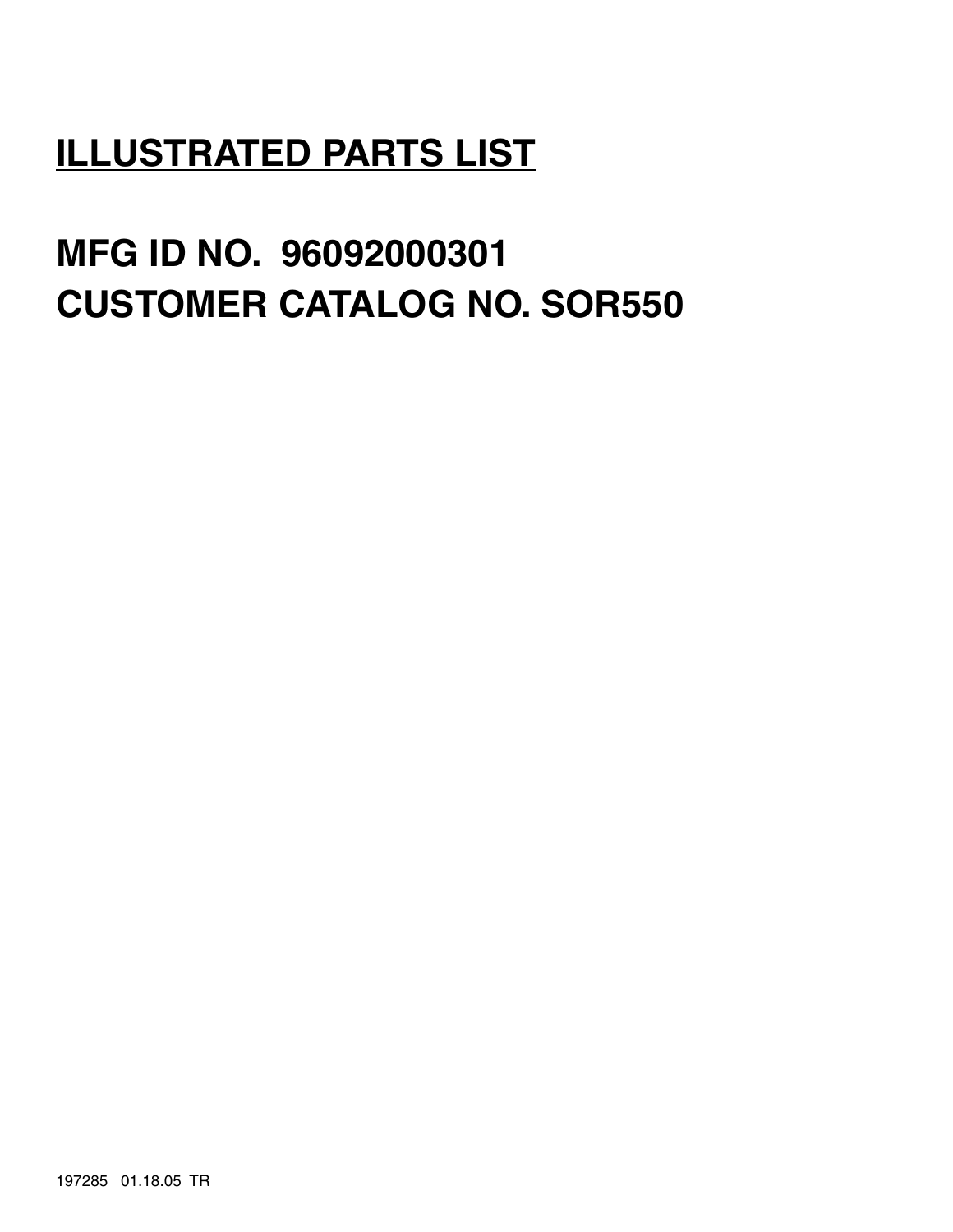**TILLER - - MODEL NUMBER SOR550 (96092000301) HANDLE ASSEMBLY**



| <b>KEY</b><br>NO. | <b>PART</b><br>NO. | <b>DESCRIPTION</b>          | <b>KEY</b><br>NO. | <b>PART</b><br>NO. | <b>DESCRIPTION</b>                                          |
|-------------------|--------------------|-----------------------------|-------------------|--------------------|-------------------------------------------------------------|
|                   | 180634             | Throttle, Control           | 17                | 109229X            | Lock, Handle                                                |
| $\overline{c}$    | 141406             | Grip, Handle                | 18                | 73680600           | Nut, Crownlock 3/8-16                                       |
| 3                 | 110673X            | Grommet, Handle             | 19                | 19131611           | Washer 13/32 x 1 x 11 Ga.                                   |
| 4                 | 127254X            | Bar, Drive Control Assembly | 20                | 109228X            | Lever, Lock, Handle                                         |
| 5                 | 6712J              | Cap, Vinyl                  | 21                | 150628             | Handle, Assemble                                            |
| 6                 | 188403X021         | Panel, Control              | 22                | 165197             | Clip, Plastic, Cable                                        |
| $\overline{7}$    | 110641X            | Bushing, Split              | 23                | 86777              | Screw, Hex, Washer Hd, Slotted                              |
| 8                 | 17720408           | Screw, Thd Cut 1/4-20 x 1/2 |                   |                    | #10-24 x 1/2                                                |
| 9                 | 72010520           | Bolt, 5/16-18 x 2-1/2       | 24                | 9484R              | Clip                                                        |
| 10                | 110646X            | Handle, Grip                | 25                | 73970500           | Locknut, Hex, Flange                                        |
| 11                | 4497H              | <b>Retainer Spring</b>      | 26                | 110675X            | Clutch, Cable                                               |
| 12                | 81328              | Bolt, Shoulder              | 27                | 73900400           | Nut, Lock 1/4-20                                            |
| 13                | 187497             | Handle, Shift               | 31                | 150696             | Bolt, Pivot                                                 |
| 14                | 109313X            | Grommet, Rubber             |                   |                    |                                                             |
| 15                | 110702X            | Rod, Shift                  |                   |                    | <b>NOTE:</b> All component dimensions given in U.S. inches. |
| 16                | 72110608           | Bolt 3/8-16 x 1 Gr. 5       |                   | 1 inch = $25.4$ mm |                                                             |
|                   |                    |                             |                   |                    |                                                             |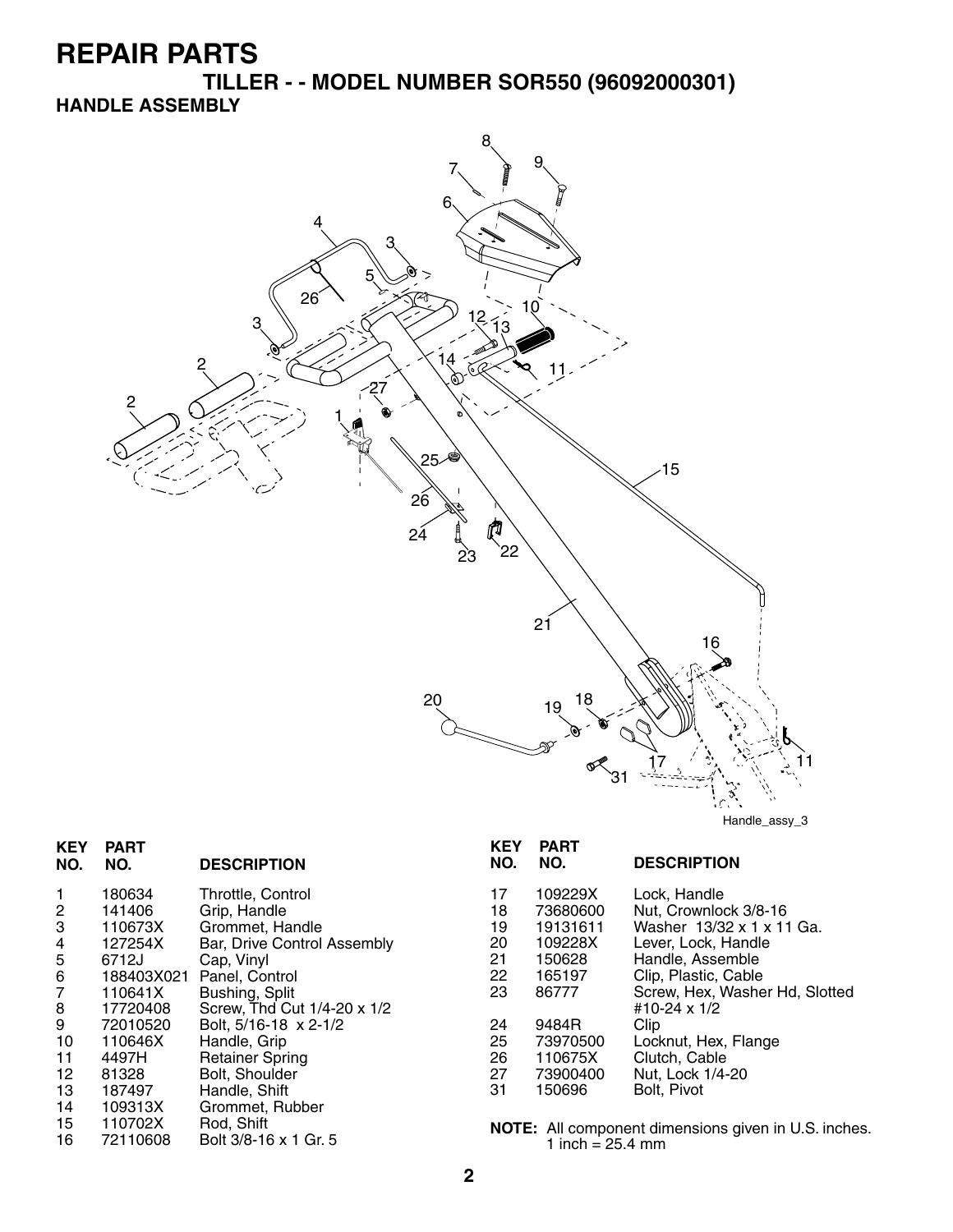**TILLER - - MODEL NUMBER SOR550 (96092000301) MAINFRAME, LEFT SIDE**



| <b>KEY</b><br>NO. | <b>PART</b><br>NO. | <b>DESCRIPTION</b>                 |
|-------------------|--------------------|------------------------------------|
|                   |                    |                                    |
| 2                 | 10040600           | Washer, Lock 3/8                   |
| 3                 | 73220600           | Nut, Hex 3/8-16                    |
| 4                 | 170127             | Shield, Inner, Belt Guard          |
| 5                 | 164329             | Pin Spirol Flared                  |
| 6                 | 110111X            | Lever, Shift                       |
| $\overline{7}$    | 72110404           | Bolt, Carriage 1/4-20 x 1/2 Gr. 5  |
| 8                 | 8700J              | Plate, Shift Indicator             |
| 9                 | 86777              | Screw, Hex, Washer Head, Slotted   |
|                   |                    | #10-24 x 1/2                       |
| 10                | 9484R              | Clip                               |
| 12 <sup>12</sup>  | 73510400           | Nut, Keps Hex 1/4-20 unc           |
| 13                | 23230506           | Screw, Set, Hex 5/16-18 x 3/8      |
| 14                | 156117             | Spacer, Split 0.327 x 0.42 x 1.220 |
| 15                | 19111116           | Washer 11/32 x 11/16 x 16 Ga.      |
| 16 —              | 145102             | Sheave, Transmission               |
| 19                | 12000028           | Ring, Retainer                     |
| 21                | 110652X            | Spacer, Split 0.327 x 0.42 x 2.09  |
| 22                | 74770508           | Bolt Hex 5/16-24 x 1/2             |
| 23                | 102190X            | Tire                               |
|                   | 183122X624 Rim     |                                    |
|                   | 795R               | <b>Tire Valve</b>                  |
| 24                | 126875X            | Rivet, Drilled                     |

25 4497H Clip, Hairpin

#### **KEY PART DESCRIPTION** 26 165501X505 Guard, Belt<br>27 132801 Belt, V 27 132801<br>28 104679X 28 104679X Pulley, Idler 29 12000032 Ring, Klip 30 159229 Bracket, Idler 31 102384X Bolt, Hex 5/16-16 x 12 32 102141X Shaft, Idler Arm 33 74760616 Bolt, Hex 3/8-16 x 1 34 102383X Counterweight, L. H. 35 74760524 Bolt, Hex 5/16-18 x 1-1/2 36 102331X Bracket, Reinforcement, L. H. 37 130812 Sheave, Engine<br>38 74760544 Bolt, Hex 5/16-1 38 74760544 Bolt, Hex 5/16-18 x 2-3/4 39 140062 Cap, Plunger 40 170488 Screw, Hex Wsh Slt #10-24 x .50 44 73800500 Nut, Lock 5/16-18 65 73970500 Nut, Lock Hex Flange

66 19131312 Washer 13/32 x 13/16 x 12 Ga.

**NOTE:** All component dimensions given in U.S. inches. 1 inch =  $25.4 \, \text{mm}$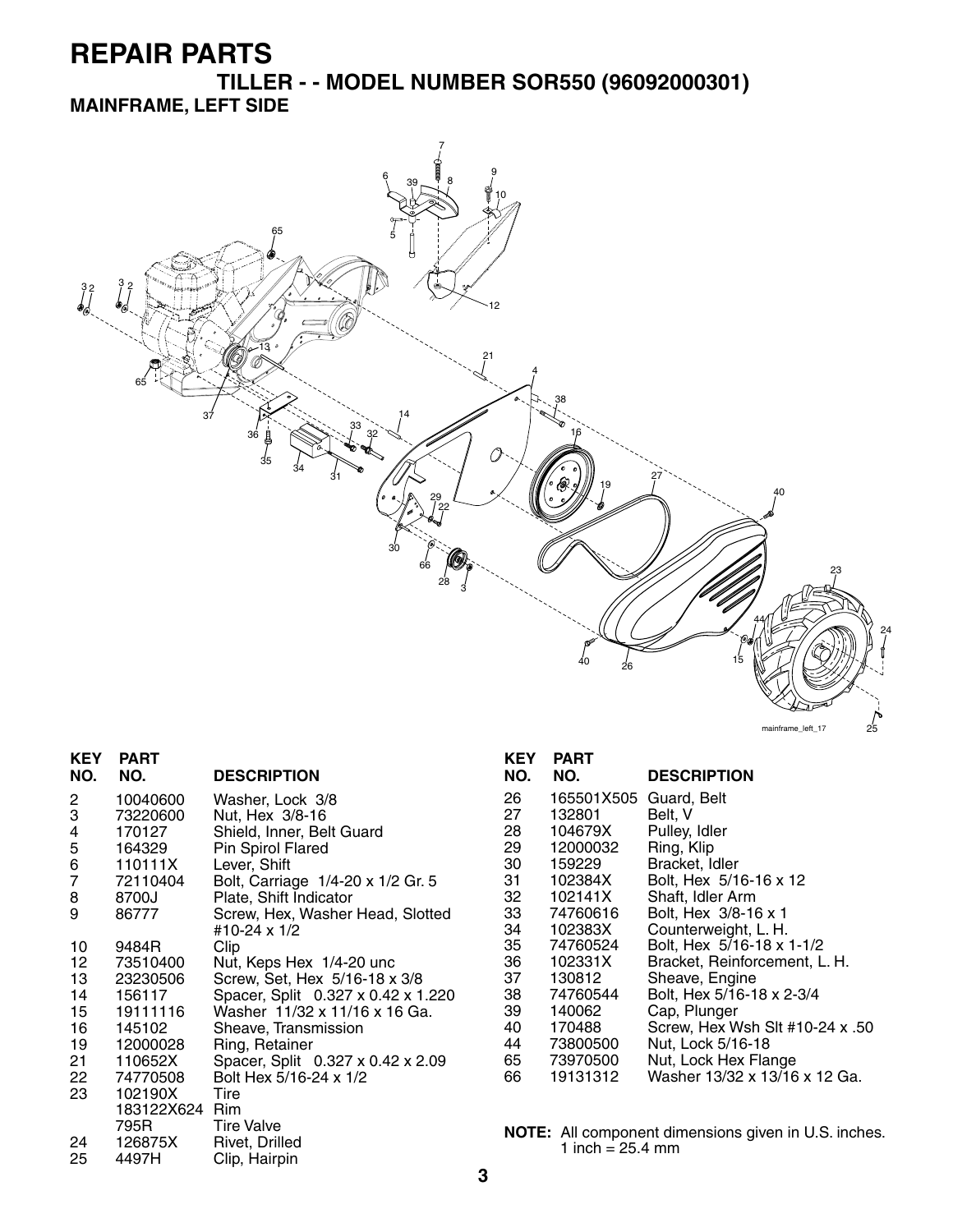**TILLER - - MODEL NUMBER SOR550 (96092000301)**

#### **MAINFRAME, RIGHT SIDE**



| <b>KEY</b><br>NO.                 | <b>PART</b><br>NO.                                                          | <b>DESCRIPTION</b>                                                                                                                                     | <b>KEY</b><br>NO. | <b>PART</b><br>NO.                         | <b>DESCRIPTION</b>                                                                                                                       |
|-----------------------------------|-----------------------------------------------------------------------------|--------------------------------------------------------------------------------------------------------------------------------------------------------|-------------------|--------------------------------------------|------------------------------------------------------------------------------------------------------------------------------------------|
| 2<br>5<br>7<br>8<br>9<br>10<br>11 | 73970500<br>102332X<br>102173X<br>10040600<br>73220600<br>74760524<br>4497H | Nut, Hex Flange<br>Bracket, Reinforcement<br>Counter Weight, R.H.<br>Washer, Lock 3/8<br>Nut, Hex 3/8-16<br>Bolt, Hex 5/16-18 x 1-1/2<br>Clip, Hairpin | 13<br>15<br>16    | 102190X<br>183122X624 Rim<br>795R<br>7192J | Tire<br><b>Tire Valve</b><br>Engine, Briggs & Stratton Model No.<br>120302 (Order parts from engine<br>Manufacturer)<br><b>Tie Cable</b> |
| 12                                | 126875X                                                                     | Rivet, Drilled                                                                                                                                         |                   | 1 inch = $25.4$ mm                         | NOTE: All component dimensions given in U.S. inches.                                                                                     |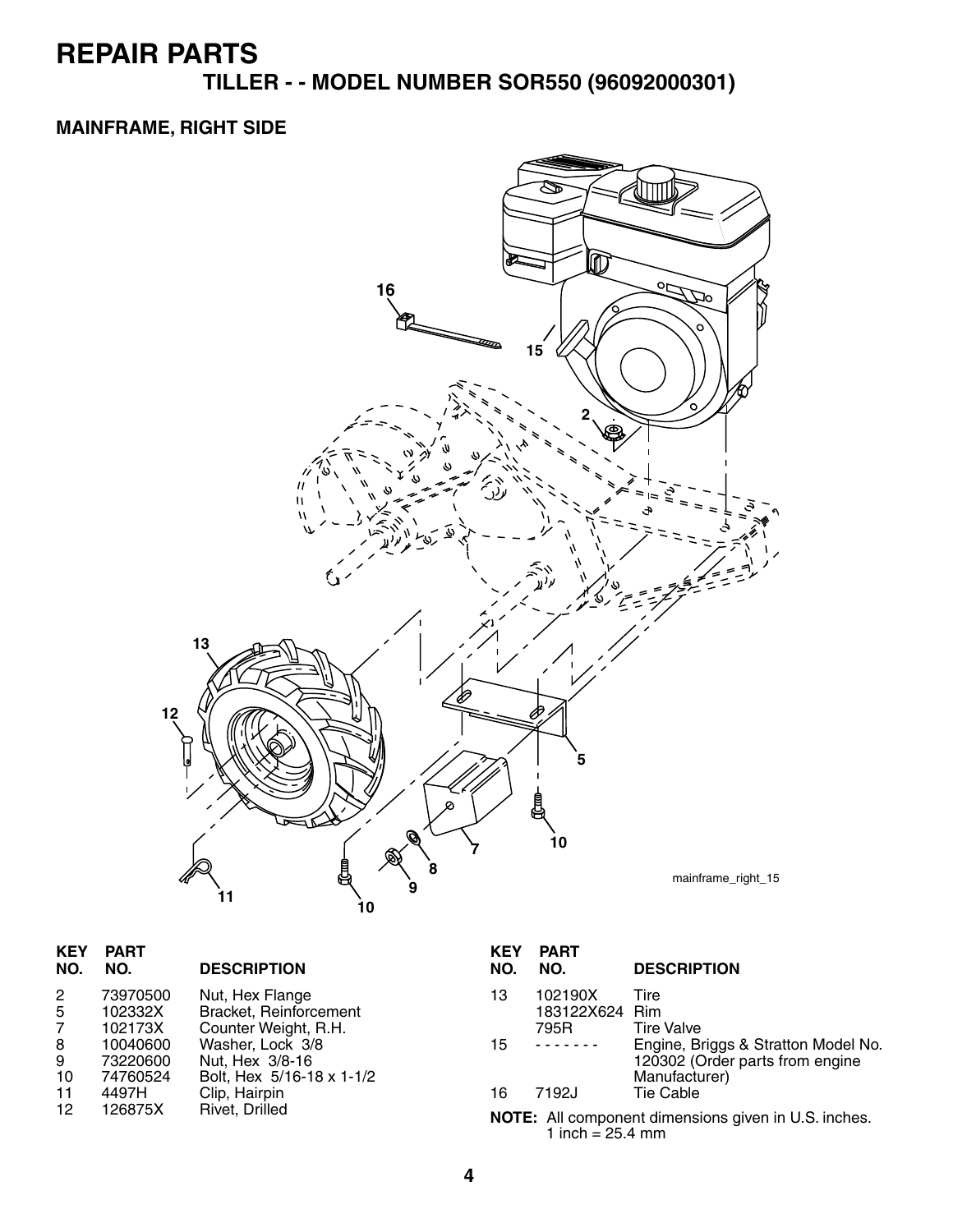**TILLER - - MODEL NUMBER SOR550 (96092000301)**

#### **TRANSMISSION**



| <b>KEY</b><br>NO. | <b>PART</b><br>NO. | <b>DESCRIPTION</b>                 | <b>KEY</b><br>NO. | <b>PART</b><br>NO. | <b>DESCRIPTION</b>                                        |
|-------------------|--------------------|------------------------------------|-------------------|--------------------|-----------------------------------------------------------|
| 1                 | 188554             | Transmission Assembly (Includes    | 29                | 102134X            | Chain #35-50 Pitch                                        |
|                   |                    | Key Nos. 2-52)                     | 30                | 150737             | <b>Ground Shaft Assembly</b>                              |
| $\overline{c}$    | 188482             | Gearcase, L.H. w/Bearing (Includes | 31                | 143008             | Bearing, Shaft, Ground Drive                              |
|                   |                    | Key No. 4)                         | 32                | 106388X            | Spacer 0.70 x 1.00 x 1.150                                |
| 3                 | 161963             | Gasket, Gearcase                   | 33                | 102121X            | Sprocket and Gear Assembly                                |
| 4                 | 5020J              | Bearing, Needle                    | 34                | 102112X            | Shaft, Reduction (2nd)                                    |
| 5                 | 1370H              | Washer, Thrust 5/8 x 1.10 x 1/32   | 35                | 102101X            | Screw, Whiz, Lock 5/16-18 x 3-1/2                         |
| 6                 | 137335             | Pinion, Input                      | 36                | 154355             | Sprocket Assembly w/Bearing (In-                          |
| $\overline{7}$    | 145101             | Shaft, Input                       |                   |                    | cludes Key Nos. 37 and 38)                                |
| 8                 | 4895H              | Bearing, Needle                    | 37                | 4422J              | Bearing, Needle                                           |
| 9                 | 154467             | Washer, Seal                       | 38                | 154356             | Sprocket, Tine                                            |
| 10                | 7392M              | Ball, Steel                        | 39                | 105345X            | Gear, Cluster, Red 1st & 2nd                              |
| 11                | 100371K            | Spring, Shift, Fork                | 40                | 105346X            | Gear, Reverse                                             |
| 12                | 106160X            | O-Ring                             | 41                | 8358J              | Shaft, Reduction (1st)                                    |
| 13                | 142145             | Arm, Shift                         | 42                | 4220R              | Washer, Thrust                                            |
| 14                | 8353J              | Fork, Shift                        | 43                | 106146X            | Spacer 1.01 x 1.75 x 0.760                                |
| 15                | 12000039           | Ring, Klip                         | 44                | 155236             | Seal Asm, Oil                                             |
| 16                | 154466             | Shaft, Shift                       | 48                | 188485             | Gearcase, R.H. w/Bearing<br>$(In-$                        |
| 18                | 4358J              | Washer                             |                   |                    | cludes Key No. 8)                                         |
| 19                | 12000040           | Ring, Klip                         | 49                | 132688             | Shaft, Tine                                               |
| 20                | 102114X            | Gear, Assembly, Reverse Idler (In- | 50                | 106147X            | Chain, Roller #50-50 Pitch                                |
|                   |                    | cludes Key Nos. 21 and 22)         | 51                | 17720408           | Screw 1/4-20 x 1/2                                        |
| 21                | 102115X            | Gear, Reverse Idler                | 52                | 73220500           | Nut, Hex 5/16-18                                          |
| 22                | 6803J              | Bearing, Needle                    | 53                | 165140             | Kit, Bearing, Tine Shaft                                  |
| 23                | 102111X            | Shaft, Reverse Idler               | 58                | 179520             | Bolt Shoulder 1/4-20 x 7/8                                |
| 24                | 10040700           | Washer, Lock 7/16                  | 60                | 183226             | <b>Fitting Grease</b>                                     |
| 25                | 73610700           | Nut, Hex 7/16-20                   | $ -$              | 6066J              | Grease, Plastilube #1                                     |
| 27                | 143009             | Bearing, Shaft, Ground Drive       |                   |                    | <b>NOTE:</b> All component dimensions given in LLS inches |

**NOTE:** All component dimensions given in U.S. inches. 1 inch =  $25.4 \, \text{mm}$ 

28 106390X Spacer 0.765 x 1.125 x 1.23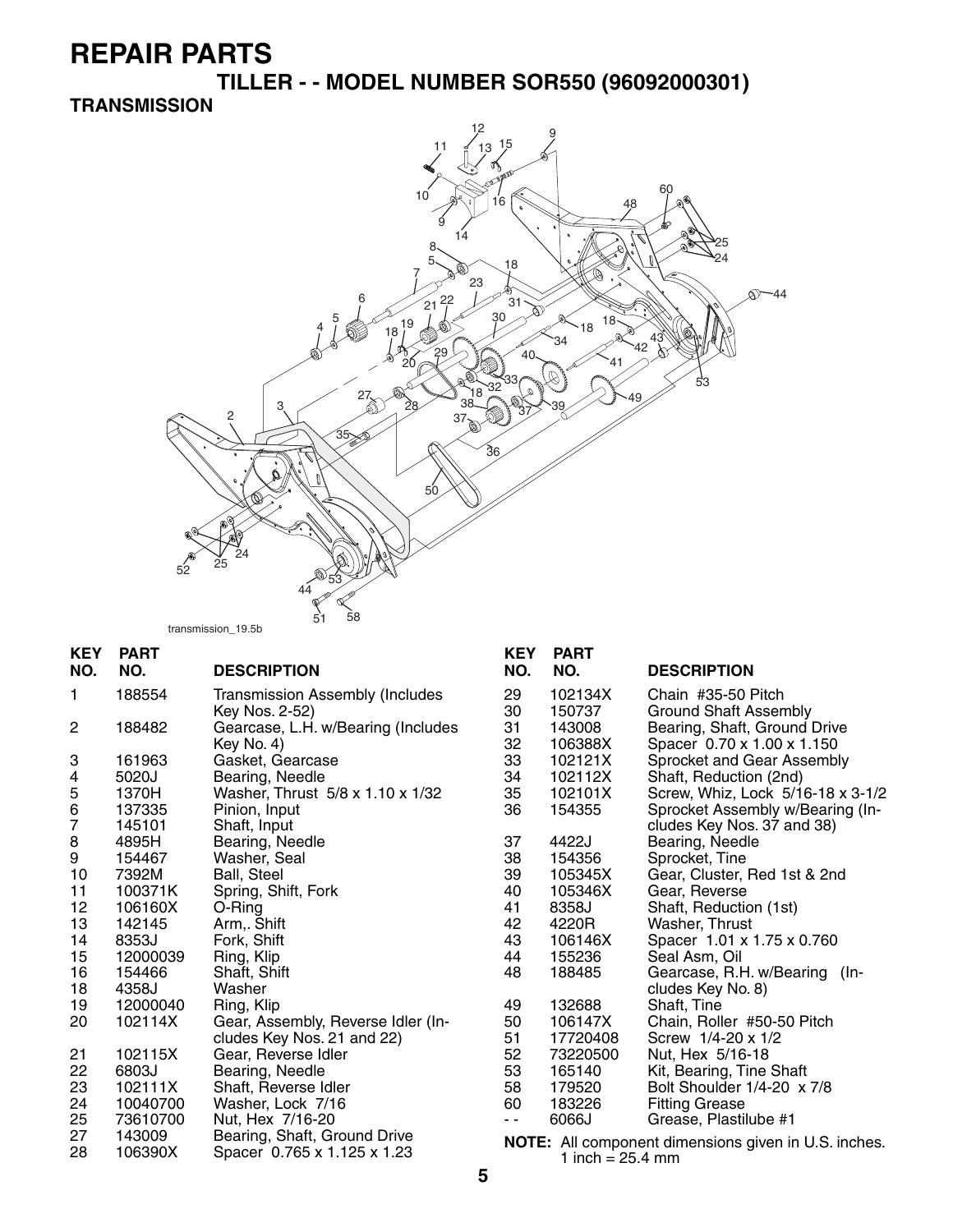**TILLER - - MODEL NUMBER SOR550 (96092000301)**

**TINE SHIELD**



| KEY<br>NO. | <b>PART</b><br>NO. | <b>DESCRIPTION</b>             |
|------------|--------------------|--------------------------------|
| 1          | 73900500           | Nut, Flange 5/16-18            |
| 2          | 161415X505         | Shield, Side, Outer L. H.      |
| 3          | 8393J              | Pin, Stake, Depth              |
| 4          | 12000035           | Ring, Klip                     |
| 5          | 180847             | Bolt, Carriage 5/16-18 x 3/4   |
| 6          | 8394J              | Spring                         |
| 7          | 8392J              | Bracket, Latch                 |
| 8          | 109230X            | Spring, Depth Stake            |
| 9          | 102326X505         | Shield, Tine                   |
| 10         | 72140508           | Bolt 5/16-18 x 1               |
| 11         | 73220500           | Nut. Hex 5/16-18               |
| 12         | 10040500           | Washer, Lock 5/16              |
| 13         | 72110510           | Bolt, Carriage 5/16-18 x 1-1/4 |
| 14         | 124343X            | <b>Bracket, Shield Tine</b>    |
| 15         | 161414X505         | Shield, Side, Outer R.H.       |
| 16         | 73900400           | Nut, Hex Flange 1/4-20 unc     |
|            |                    |                                |

| KEY                                                                                       | PART       |                                     |
|-------------------------------------------------------------------------------------------|------------|-------------------------------------|
| NO.                                                                                       | NO.        | <b>DESCRIPTION</b>                  |
| 18                                                                                        | 72040410   | Bolt, Carriage 1/4-20 x 1-1/4 Gr. 5 |
| 19                                                                                        | 102701X    | Grip                                |
| 20                                                                                        | 73220600   | Nut, Hex 3/8-16                     |
| 21                                                                                        | 102156X    | Stake, Depth                        |
| 22                                                                                        | 74930632   | Bolt, Hex 3/8-16 x 2                |
| 23                                                                                        | 4440J      | Hinge                               |
| 24                                                                                        | 72140404   | Bolt, Carriage 1/4-20 x 1/2 Gr. 5   |
| 25                                                                                        | 6712J      | Cap, Vinyl                          |
| 26                                                                                        | 109227X    | Pad, Idler                          |
| 27                                                                                        | 102695X505 | Shield, Leveling                    |
| 28                                                                                        | 120588X    | Pin, Hinge                          |
| 29                                                                                        | 104085X505 | Shield, Side                        |
| 32                                                                                        | 73220400   | Nut Fin Hex 1/4-20 unc              |
| 33                                                                                        | 10040400   | Washer Lock Hvy Helical 1/4         |
| <b>NOTE:</b> All component dimensions given in U.S. inches.<br>1 inch = $25.4 \text{ mm}$ |            |                                     |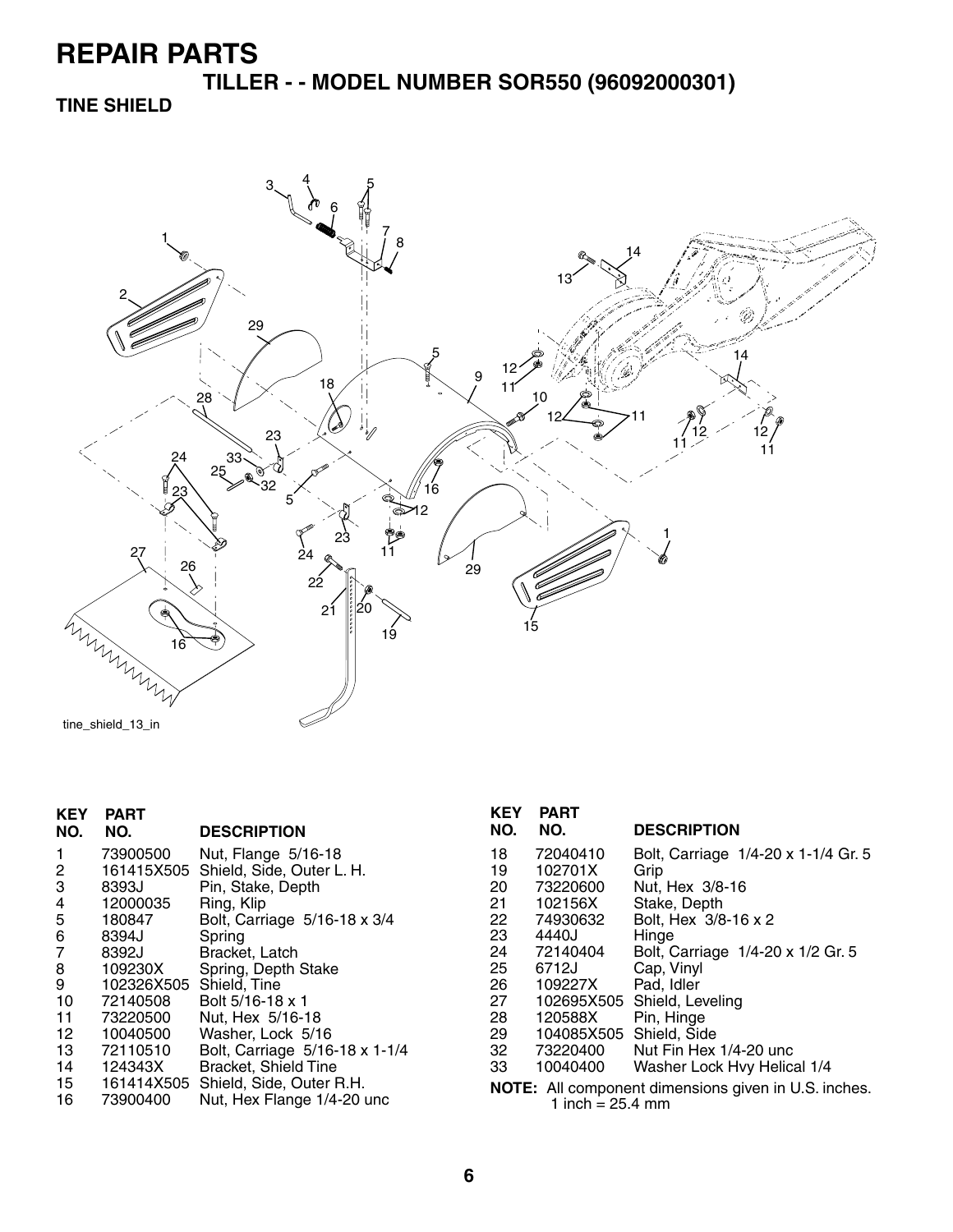**TILLER - - MODEL NUMBER SOR550 (96092000301) TINE ASSEMBLY**



| <b>KEY</b><br>NO. | <b>PART</b><br>NO. | <b>DESCRIPTION</b>            |
|-------------------|--------------------|-------------------------------|
|                   | 4459J              | Tine, Outer, L.H.             |
| 2                 | 132673             | Clevis Pin                    |
| 3                 | 6554J              | Tine, Inner, L.H.             |
| $\overline{4}$    | 3146R              | Clip, Hairpin                 |
| 5                 | 132727             | Assembly, Hub and Plate, L.H. |
| 8                 | 74610616           | Bolt, Hex 3/8-24 x 1          |
| 9                 | 4460J              | Tine, Outer, R.H.             |
|                   |                    |                               |

| <b>KEY</b><br>NO. | PART<br>NO. | <b>DESCRIPTION</b>            |
|-------------------|-------------|-------------------------------|
| 10                | 132728      | Assembly, Hub and Plate, R.H. |
| 11                | 6555J       | Tine, Inner, R.H.             |
| 34                | 73540600    | Nut Crownlock 3/8-24          |

**NOTE:** All component dimensions given in U.S. inches. 1 inch = 25.4 mm